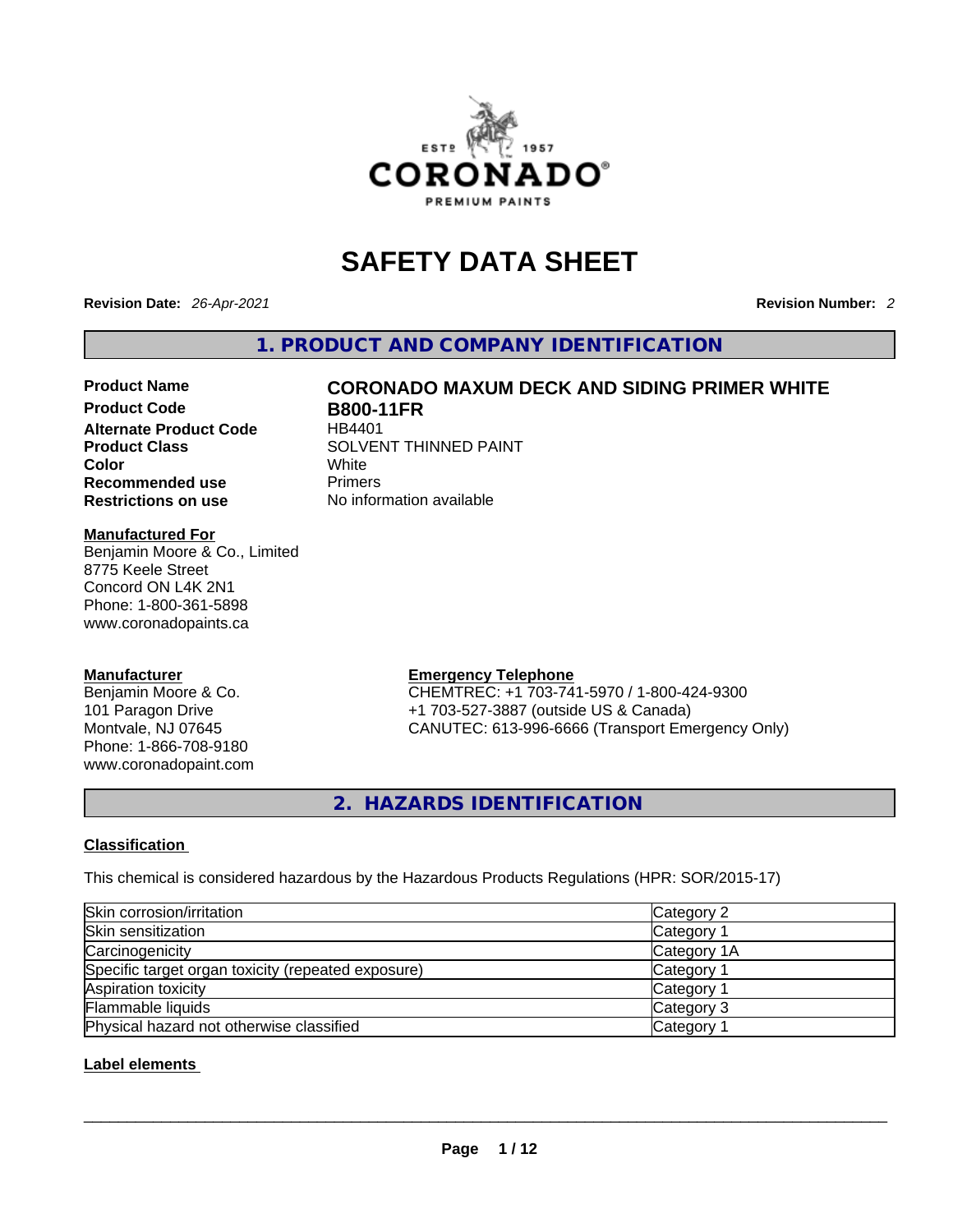#### **Danger**

# **Hazard statements**

Causes skin irritation May cause an allergic skin reaction May cause cancer Causes damage to organs through prolonged or repeated exposure May be fatal if swallowed and enters airways Flammable liquid and vapor Risk of spontaneous combustion



**Appearance** liquid **Odor** solvent

**Precautionary Statements - Prevention**

Obtain special instructions before use Do not handle until all safety precautions have been read and understood Use personal protective equipment as required Wash face, hands and any exposed skin thoroughly after handling Contaminated work clothing should not be allowed out of the workplace Wear protective gloves Do not breathe dust/fume/gas/mist/vapors/spray Do not eat, drink or smoke when using this product Keep away from heat, hot surfaces, sparks, open flames and other ignition sources. No smoking Keep container tightly closed Ground/bond container and receiving equipment Use explosion-proof electrical/ventilating/lighting/equipment Use only non-sparking tools Take precautionary measures against static discharge Immediately after use, place rags, steel wool or waste used with this product in a sealed water-filled metal container or lay flat to dry. **Precautionary Statements - Response** IF exposed or concerned: Get medical advice/attention

#### **Skin**

If skin irritation or rash occurs: Get medical advice/attention

IF ON SKIN (or hair): Remove/Take off immediately all contaminated clothing. Rinse skin with water/shower Wash contaminated clothing before reuse

#### **Ingestion**

IF SWALLOWED: Immediately call a POISON CENTER or doctor/physician

Do NOT induce vomiting

#### **Fire**

In case of fire: Use CO2, dry chemical, or foam for extinction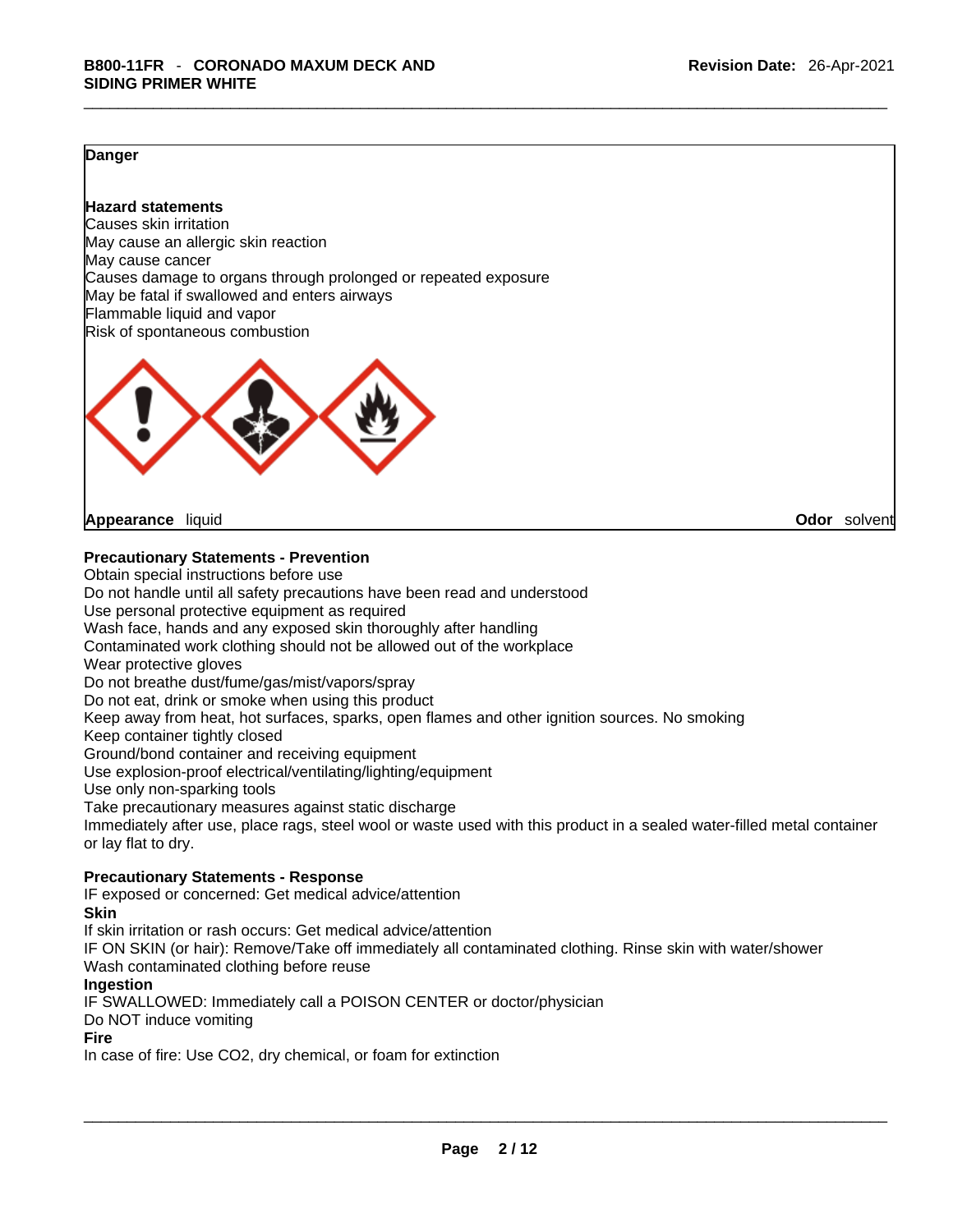#### **Precautionary Statements - Storage**

Store locked up Store in a well-ventilated place. Keep cool

#### **Precautionary Statements - Disposal**

Dispose of contents/container to an approved waste disposal plant

Materials such as rags used with this product may begin to burn by themselves. After use, put rags in water or lay flat to dry, then discard.

### **Other information**

No information available

# **3. COMPOSITION INFORMATION ON COMPONENTS**

| <b>Chemical name</b>                                      | CAS No.       | Weight-%      | <b>Hazardous Material</b><br>registry number<br>(HMIRA registry #) | Date HMIRA filed and<br>Information Review Act date exemption granted<br>(if applicable) |
|-----------------------------------------------------------|---------------|---------------|--------------------------------------------------------------------|------------------------------------------------------------------------------------------|
| Stoddard solvent                                          | 8052-41-3     | $10 - 30%$    |                                                                    |                                                                                          |
| Talc                                                      | 14807-96-6    | 7 - 13%       |                                                                    |                                                                                          |
| Titanium dioxide                                          | 13463-67-7    | $7 - 13%$     |                                                                    |                                                                                          |
| Distillates, petroleum,<br>hydrotreated light             | 64742-47-8    | $7 - 13%$     |                                                                    |                                                                                          |
| Kaolin                                                    | 1332-58-7     | $5 - 10%$     |                                                                    |                                                                                          |
| Limestone                                                 | 1317-65-3     | $5 - 10%$     |                                                                    |                                                                                          |
| Diatomaceous earth                                        | 61790-53-2    | $1 - 5%$      |                                                                    |                                                                                          |
| 1H-Isoindole-1,3(2H)-dione,<br>2-[(trichloromethyl)thio]- | 133-07-3      | $0.25 - 0.5%$ |                                                                    |                                                                                          |
| Silica, crystalline                                       | 14808-60-7    | $0.1 - 0.25%$ |                                                                    |                                                                                          |
| Methyl ethyl ketoxime                                     | $96 - 29 - 7$ | $0.1 - 0.25%$ |                                                                    |                                                                                          |

#### **Confidential Business Information note**

\*The exact percentage (concentration) of composition has been withheld as a trade secret

**4. FIRST AID MEASURES** 

| <b>General Advice</b> | If symptoms persist, call a physician. Show this safety data<br>sheet to the doctor in attendance.                                                                                                                                     |
|-----------------------|----------------------------------------------------------------------------------------------------------------------------------------------------------------------------------------------------------------------------------------|
| <b>Eye Contact</b>    | Immediately flush with plenty of water. After initial flushing,<br>remove any contact lenses and continue flushing for at<br>least 15 minutes. Keep eye wide open while rinsing. If<br>symptoms persist, call a physician.             |
| <b>Skin Contact</b>   | Wash off immediately with soap and plenty of water while<br>removing all contaminated clothes and shoes. If skin<br>irritation persists, call a physician. Wash clothing before<br>reuse. Destroy contaminated articles such as shoes. |
| <b>Inhalation</b>     | Move to fresh air. If symptoms persist, call a physician.<br>If not breathing, give artificial respiration. Call a physician                                                                                                           |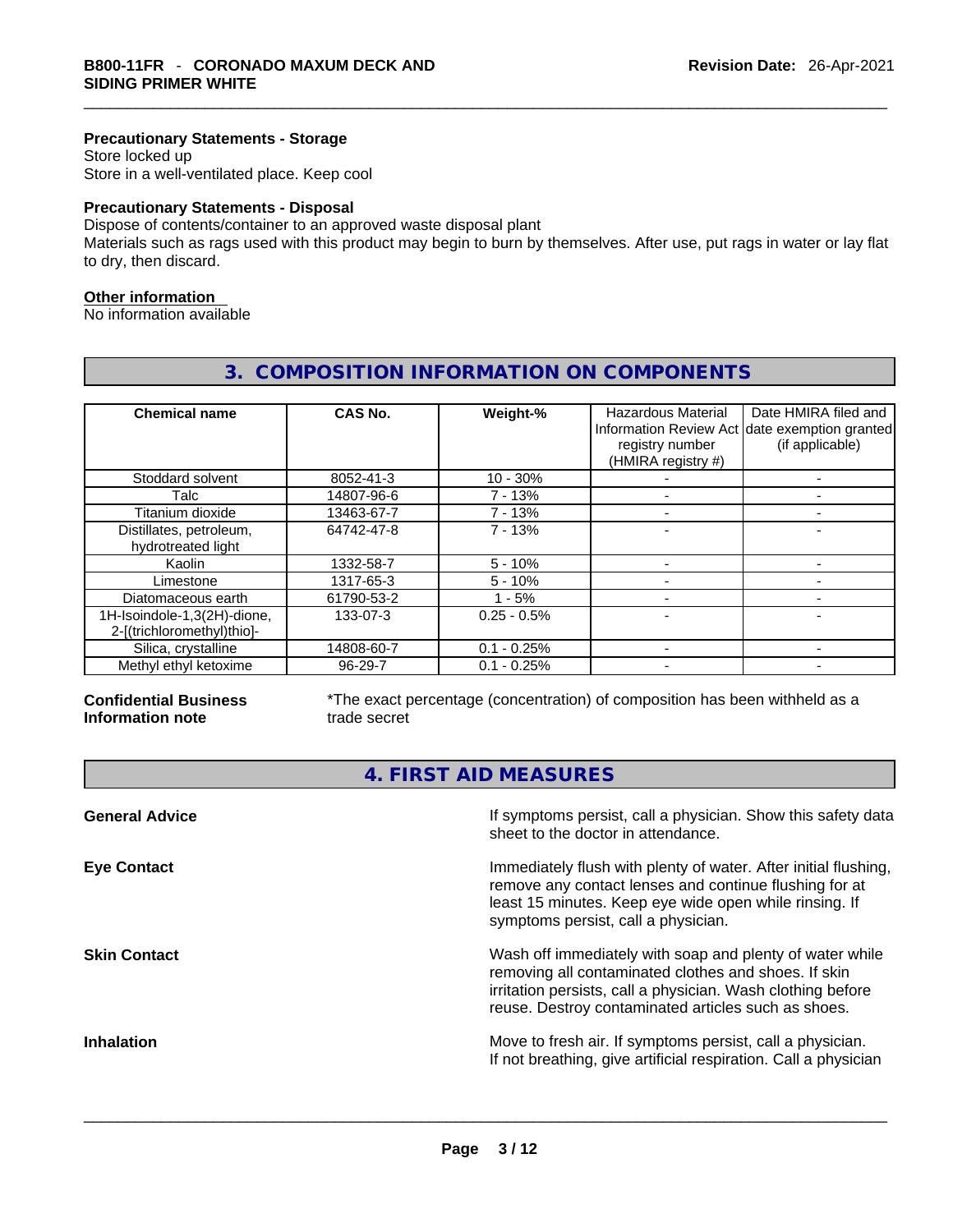|                                        | immediately.                                                                                                                                                                                     |
|----------------------------------------|--------------------------------------------------------------------------------------------------------------------------------------------------------------------------------------------------|
| Ingestion                              | Clean mouth with water and afterwards drink plenty of<br>water. Do not induce vomiting without medical advice.<br>Never give anything by mouth to an unconscious person.<br>Consult a physician. |
| <b>Protection Of First-Aiders</b>      | Use personal protective equipment.                                                                                                                                                               |
| <b>Most Important Symptoms/Effects</b> | May cause allergic skin reaction.                                                                                                                                                                |
| <b>Notes To Physician</b>              | Treat symptomatically.                                                                                                                                                                           |
|                                        |                                                                                                                                                                                                  |

**5. FIRE-FIGHTING MEASURES** 

| <b>Suitable Extinguishing Media</b>                                                 | Foam, dry powder or water. Use extinguishing measures<br>that are appropriate to local circumstances and the<br>surrounding environment.<br>As in any fire, wear self-contained breathing apparatus<br>pressure-demand, MSHA/NIOSH (approved or equivalent)<br>and full protective gear. |  |  |  |
|-------------------------------------------------------------------------------------|------------------------------------------------------------------------------------------------------------------------------------------------------------------------------------------------------------------------------------------------------------------------------------------|--|--|--|
| Protective equipment and precautions for firefighters                               |                                                                                                                                                                                                                                                                                          |  |  |  |
| <b>Specific Hazards Arising From The Chemical</b>                                   | Combustible material. Closed containers may rupture if<br>exposed to fire or extreme heat. Keep product and empty<br>container away from heat and sources of ignition. Thermal<br>decomposition can lead to release of irritating gases and<br>vapors.                                   |  |  |  |
| Sensitivity to mechanical impact                                                    | No                                                                                                                                                                                                                                                                                       |  |  |  |
| Sensitivity to static discharge                                                     | Yes                                                                                                                                                                                                                                                                                      |  |  |  |
| <b>Flash Point Data</b><br>Flash point (°F)<br>Flash Point (°C)<br><b>Method</b>    | 105<br>41<br><b>PMCC</b>                                                                                                                                                                                                                                                                 |  |  |  |
| <b>Flammability Limits In Air</b>                                                   |                                                                                                                                                                                                                                                                                          |  |  |  |
| Lower flammability limit:<br><b>Upper flammability limit:</b>                       | Not available<br>Not available                                                                                                                                                                                                                                                           |  |  |  |
| Flammability: 2<br><b>NFPA</b><br>Health: 1                                         | <b>Instability: 0</b><br><b>Special: Not Applicable</b>                                                                                                                                                                                                                                  |  |  |  |
| <b>NFPA Legend</b><br>0 - Not Hazardous<br>1 - Slightly<br>2 - Moderate<br>3 - High |                                                                                                                                                                                                                                                                                          |  |  |  |

4 - Severe

*The ratings assigned are only suggested ratings, the contractor/employer has ultimate responsibilities for NFPA ratings where this system is used.*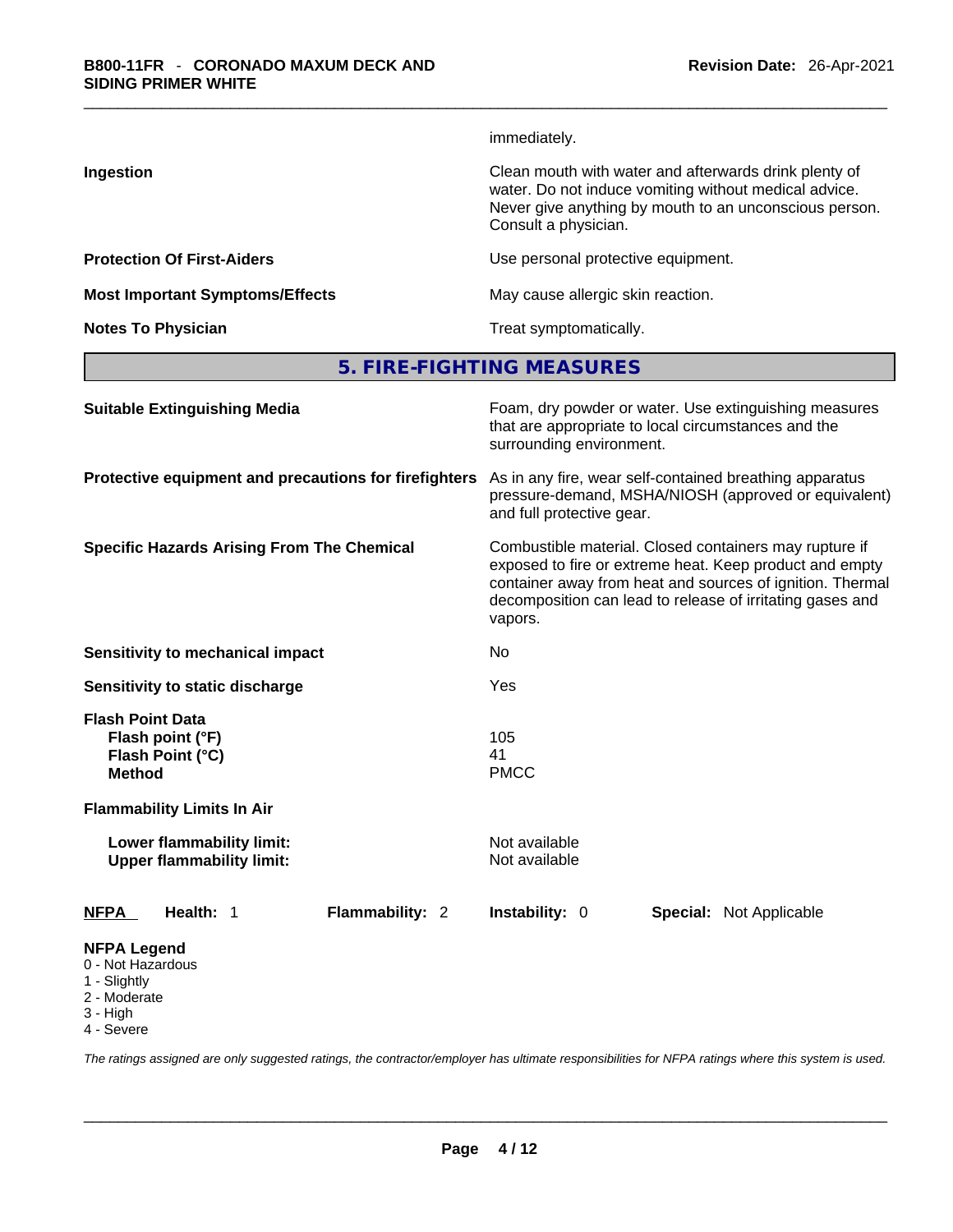*Additional information regarding the NFPA rating system is available from the National Fire Protection Agency (NFPA) at www.nfpa.org.* 

# **6. ACCIDENTAL RELEASE MEASURES**

| <b>Personal Precautions</b>      | Use personal protective equipment. Remove all sources of<br>ignition.                                                                                                                                                                                                                                            |
|----------------------------------|------------------------------------------------------------------------------------------------------------------------------------------------------------------------------------------------------------------------------------------------------------------------------------------------------------------|
| <b>Other Information</b>         | Prevent further leakage or spillage if safe to do so. Do not<br>allow material to contaminate ground water system.<br>Prevent product from entering drains. Do not flush into<br>surface water or sanitary sewer system. Local authorities<br>should be advised if significant spillages cannot be<br>contained. |
| <b>Environmental precautions</b> | See Section 12 for additional Ecological Information.                                                                                                                                                                                                                                                            |
| <b>Methods for Cleaning Up</b>   | Dam up. Soak up with inert absorbent material. Pick up<br>and transfer to properly labeled containers. Clean<br>contaminated surface thoroughly.                                                                                                                                                                 |

# **7. HANDLING AND STORAGE**

| <b>Handling</b>               | Use only in area provided with appropriate exhaust<br>ventilation. Do not breathe vapors or spray mist. Wear<br>personal protective equipment. Take precautionary<br>measures against static discharges. To avoid ignition of<br>vapors by static electricity discharge, all metal parts of the<br>equipment must be grounded. Keep away from open<br>flames, hot surfaces and sources of ignition. |
|-------------------------------|-----------------------------------------------------------------------------------------------------------------------------------------------------------------------------------------------------------------------------------------------------------------------------------------------------------------------------------------------------------------------------------------------------|
| <b>Storage</b>                | Keep containers tightly closed in a dry, cool and<br>well-ventilated place. Keep away from heat. Keep away<br>from open flames, hot surfaces and sources of ignition.<br>Keep in properly labeled containers. Keep out of the reach<br>of children.                                                                                                                                                 |
|                               | <b>DANGER</b> - Rags, steel wool or waste soaked with this<br>product may spontaneously catch fire if improperly<br>discarded. Immediately after use, place rags, steel wool or<br>waste in a sealed water-filled metal container.                                                                                                                                                                  |
| <b>Incompatible Materials</b> | Incompatible with strong acids and bases and strong<br>oxidizing agents.                                                                                                                                                                                                                                                                                                                            |

# **8. EXPOSURE CONTROLS/PERSONAL PROTECTION**

#### **Exposure Limits**

| Chemical<br>name    | CGIH                | Alberta                           | .<br>British<br>Columbia | Ontario                                        | Quebec                 |
|---------------------|---------------------|-----------------------------------|--------------------------|------------------------------------------------|------------------------|
| Stoddard<br>solvent | 00<br>TWA:<br>opm ( | <b>TWA</b><br>$\sim$<br>ppm<br>υv | TWA<br>290<br>, ma/m     | $F \cap F$<br><b>TWA</b><br>. ma/m<br>Ö<br>ںےں | <b>TWAEV</b><br>00 ppm |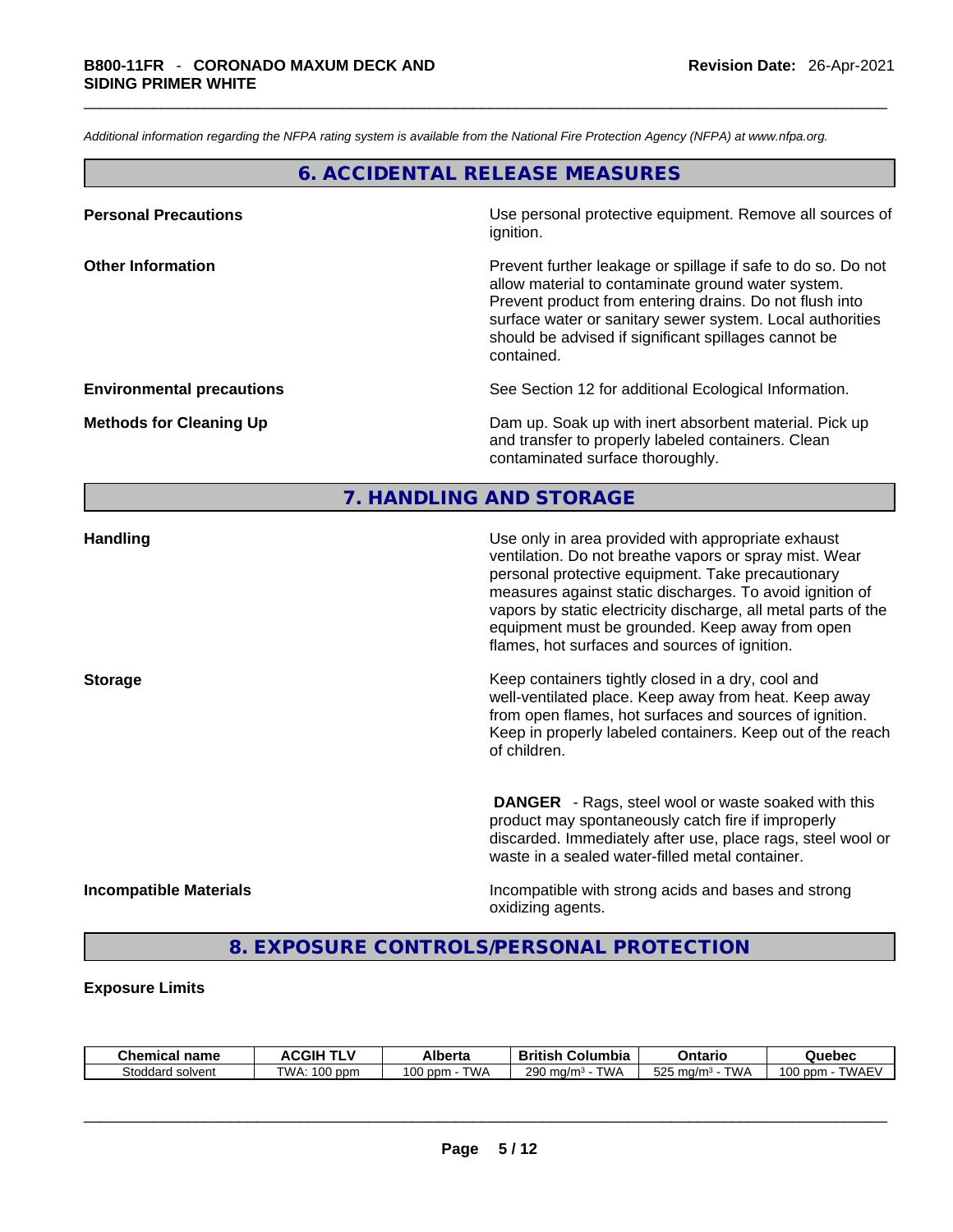|                                                           |                                                                                                                                               | $572$ mg/m <sup>3</sup> - TWA   | 580 mg/m <sup>3</sup> - STEL                                                             |                                | 525 mg/m <sup>3</sup> - TWAEV   |
|-----------------------------------------------------------|-----------------------------------------------------------------------------------------------------------------------------------------------|---------------------------------|------------------------------------------------------------------------------------------|--------------------------------|---------------------------------|
| Talc                                                      | TWA: $2 \text{ mg/m}^3$<br>particulate matter<br>containing no<br>asbestos and <1%<br>crystalline silica,<br>respirable particulate<br>matter | $2$ mg/m $3$ - TWA              | $2$ mg/m $3$ - TWA                                                                       | $2$ mg/m <sup>3</sup> - TWA    | 3 mg/m <sup>3</sup> - TWAEV     |
| Titanium dioxide                                          | TWA: $10 \text{ mg/m}^3$                                                                                                                      | 10 mg/m $3$ - TWA               | 10 mg/m $3$ - TWA<br>$3$ mg/m <sup>3</sup> - TWA                                         | 10 mg/m $3$ - TWA              | 10 mg/m $3$ - TWAEV             |
| Distillates, petroleum,<br>hydrotreated light             | N/E                                                                                                                                           | N/E                             | 200 mg/m <sup>3</sup> - TWA<br>Skin absorption can<br>contribute to overall<br>exposure. | N/E                            | N/E                             |
| Kaolin                                                    | TWA: $2 \text{ mg/m}^3$<br>particulate matter<br>containing no<br>asbestos and <1%<br>crystalline silica,<br>respirable particulate<br>matter | $2$ mg/m <sup>3</sup> - TWA     | $2 \text{mq/m}^3$ - TWA                                                                  | $2$ mg/m <sup>3</sup> - TWA    | 5 mg/m <sup>3</sup> - TWAEV     |
| Limestone                                                 | N/E                                                                                                                                           | 10 mg/m $3$ - TWA               | 10 mg/m $3$ - TWA<br>$3$ mg/m <sup>3</sup> - TWA<br>$20$ mg/m <sup>3</sup> - STEL        | N/E                            | 10 mg/m <sup>3</sup> - TWAEV    |
| Diatomaceous earth                                        | N/E                                                                                                                                           | N/E                             | 4 mg/m <sup>3</sup> - TWA<br>$1.5$ mg/m <sup>3</sup> - TWA                               | N/E                            | 6 mg/m <sup>3</sup> - TWAEV     |
| 1H-Isoindole-1,3(2H)-dione,<br>2-[(trichloromethyl)thio]- | TWA: 1 mg/m <sup>3</sup><br>inhalable particulate<br>matter                                                                                   | N/E                             | Dermal Sensitizer                                                                        | N/E                            | N/E                             |
| Silica, crystalline                                       | TWA: 0.025 mg/m <sup>3</sup><br>respirable particulate<br>matter                                                                              | $0.025$ mg/m <sup>3</sup> - TWA | $0.025$ mg/m <sup>3</sup> - TWA                                                          | $0.10$ mg/m <sup>3</sup> - TWA | $0.1$ mg/m <sup>3</sup> - TWAEV |

#### **Legend**

ACGIH - American Conference of Governmental Industrial Hygienists

Alberta - Alberta Occupational Exposure Limits

British Columbia - British Columbia Occupational Exposure Limits

Ontario - Ontario Occupational Exposure Limits

Quebec - Quebec Occupational Exposure Limits

N/E - Not established

**Personal Protective Equipment**

**Engineering Measures Ensure** Ensure adequate ventilation, especially in confined areas.

**Eye/Face Protection** Safety glasses with side-shields. If splashes are likely to occur, wear: Tightly fitting safety goggles **Skin Protection Skin Protection Congression Long sleeved clothing. Protective gloves. Respiratory Protection In operations where exposure limits are exceeded, use a** NIOSH approved respirator that has been selected by a technically qualified person for the specific work conditions. When spraying the product or applying in confined areas, wear a NIOSH approved respirator specified for paint spray or organic vapors.

**Hygiene Measures Avoid contact with skin, eyes and clothing. Remove and Avoid contact with skin, eyes and clothing. Remove and** wash contaminated clothing before re-use. Wash thoroughly after handling. When using do not eat, drink or smoke.

# **9. PHYSICAL AND CHEMICAL PROPERTIES**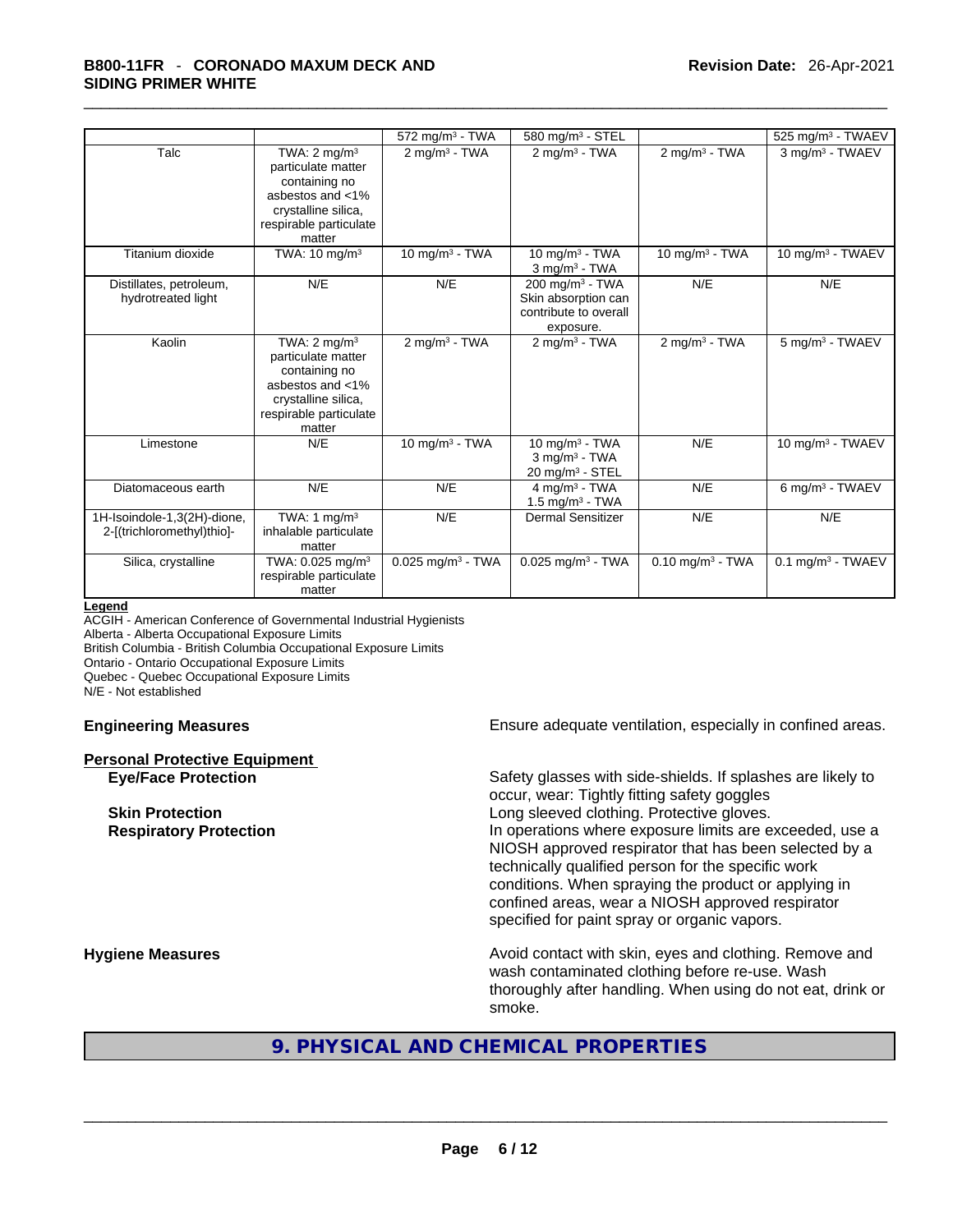**Appearance** liquid **Odor Solvent Solvent Solvent Solvent Odor Threshold No information available** No information available **Density (lbs/gal)** 11.00 - 11.10 **Specific Gravity** 1.31 - 1.33 **pH bH 1 Viscosity (cps) No information available No information available Solubility(ies)**<br> **No** information available<br> **Water solubility**<br> **Water Solubility Evaporation Rate No information available No information available Vapor pressure**<br> **Vapor density**<br> **Vapor density**<br> **Vapor density**<br> **Vapor density Wt. % Solids** 70 - 80 **Vol. % Solids** 50 - 60 **Wt. % Volatiles Vol. % Volatiles** 40 - 50 **VOC Regulatory Limit (g/L)** <350 **Boiling Point (°F)** 279 **Boiling Point (°C)** 137 **Freezing point (°F)** No information available **Freezing Point (°C)** No information available **Flash point (°F)** 105 **Flash Point (°C)** 41 **Method** PMCC **Flammability (solid, gas)** Not applicable **Upper flammability limit:** Not applicable **Lower flammability limit:** Not applicable **Autoignition Temperature (°F)** No information available **Autoignition Temperature (°C)** No information available **Decomposition Temperature (°F)** No information available **Decomposition Temperature (°C)**<br> **Partition coefficient**<br> **Partition coefficient**<br> **Partition coefficient** 

**No information available No information available No information available** 

# **10. STABILITY AND REACTIVITY**

| <b>Reactivity</b>                       | Not Applicable                                                                           |
|-----------------------------------------|------------------------------------------------------------------------------------------|
| <b>Chemical Stability</b>               | Stable under normal conditions. Hazardous polymerisation<br>does not occur.              |
| <b>Conditions to avoid</b>              | Keep away from open flames, hot surfaces, static<br>electricity and sources of ignition. |
| <b>Incompatible Materials</b>           | Incompatible with strong acids and bases and strong<br>oxidizing agents.                 |
| <b>Hazardous Decomposition Products</b> | Thermal decomposition can lead to release of irritating<br>gases and vapors.             |
| Possibility of hazardous reactions      | None under normal conditions of use.                                                     |
|                                         | 11. TOXICOLOGICAL INFORMATION                                                            |
|                                         |                                                                                          |
|                                         |                                                                                          |

# **11. TOXICOLOGICAL INFORMATION**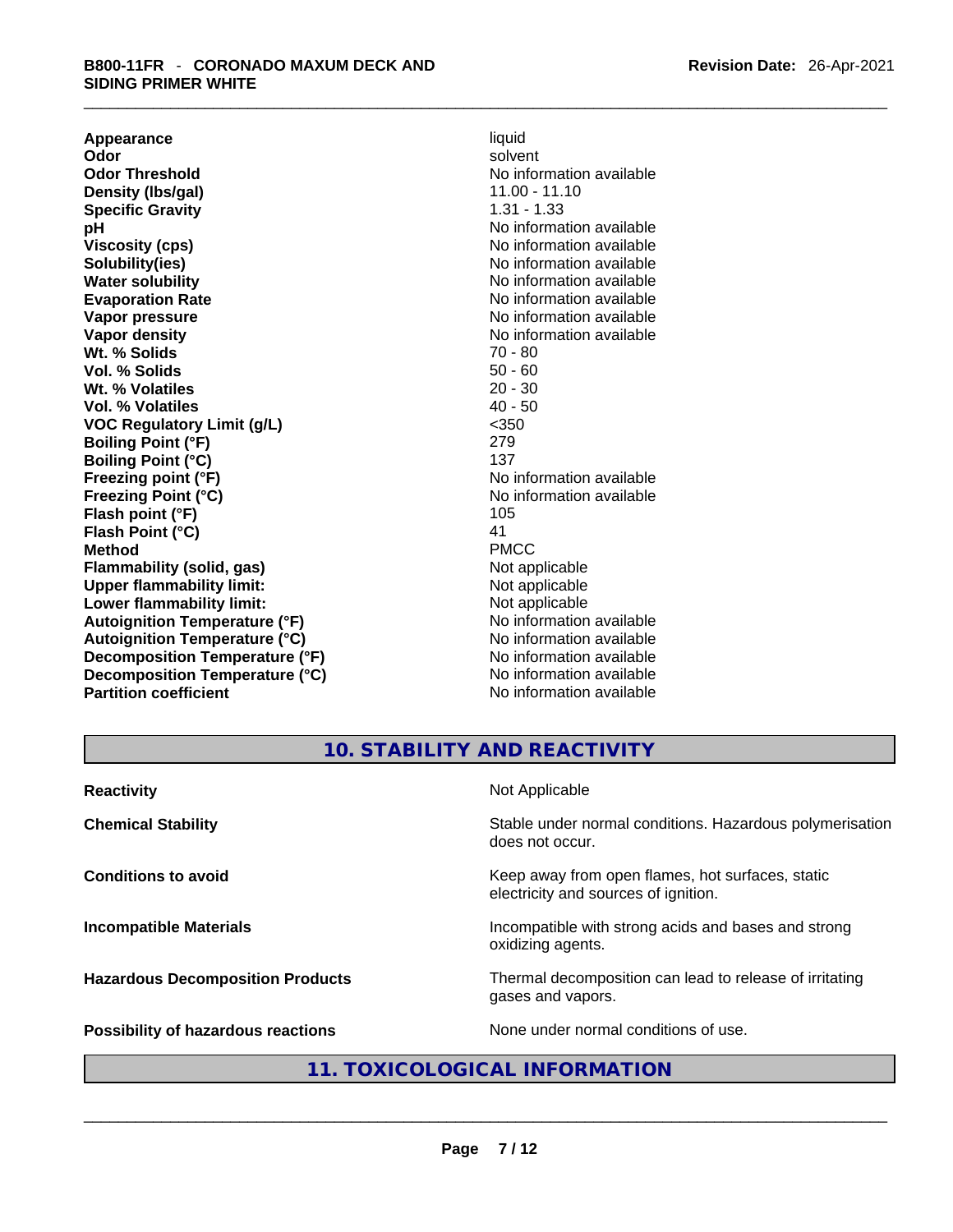| <b>Product Information</b><br>Information on likely routes of exposure                     |                                                                                                                                                                                                                                            |
|--------------------------------------------------------------------------------------------|--------------------------------------------------------------------------------------------------------------------------------------------------------------------------------------------------------------------------------------------|
| <b>Principal Routes of Exposure</b>                                                        | Eye contact, skin contact and inhalation.                                                                                                                                                                                                  |
| <b>Acute Toxicity</b><br><b>Product Information</b>                                        | Repeated or prolonged exposure to organic solvents may<br>lead to permanent brain and nervous system damage.<br>Intentional misuse by deliberately concentrating and<br>inhaling vapors may be harmful or fatal.                           |
| Symptoms related to the physical, chemical and toxicological characteristics               |                                                                                                                                                                                                                                            |
| <b>Symptoms</b>                                                                            | No information available                                                                                                                                                                                                                   |
| Delayed and immediate effects as well as chronic effects from short and long-term exposure |                                                                                                                                                                                                                                            |
| Eye contact<br><b>Skin contact</b>                                                         | Contact with eyes may cause irritation.<br>May cause skin irritation and/or dermatitis. Prolonged skin<br>contact may defat the skin and produce dermatitis.                                                                               |
| <b>Inhalation</b>                                                                          | High vapor / aerosol concentrations are irritating to the<br>eyes, nose, throat and lungs and may cause headaches,<br>dizziness, drowsiness, unconsciousness, and other central<br>nervous system effects.                                 |
| Ingestion                                                                                  | Ingestion may cause irritation to mucous membranes.<br>Small amounts of this product aspirated into the<br>respiratory system during ingestion or vomiting may cause<br>mild to severe pulmonary injury, possibly progressing to<br>death. |
| <b>Sensitization</b>                                                                       | May cause an allergic skin reaction.                                                                                                                                                                                                       |
| <b>Neurological Effects</b>                                                                | No information available.                                                                                                                                                                                                                  |
| <b>Mutagenic Effects</b>                                                                   | No information available.                                                                                                                                                                                                                  |
| <b>Reproductive Effects</b><br><b>Developmental Effects</b>                                | No information available.<br>No information available.                                                                                                                                                                                     |
| <b>Target organ effects</b>                                                                | No information available.                                                                                                                                                                                                                  |
| <b>STOT - single exposure</b>                                                              | No information available.                                                                                                                                                                                                                  |
| <b>STOT - repeated exposure</b>                                                            | Causes damage to organs through prolonged or repeated<br>exposure if inhaled.                                                                                                                                                              |
| Other adverse effects                                                                      | No information available.                                                                                                                                                                                                                  |
| <b>Aspiration Hazard</b>                                                                   | May be harmful if swallowed and enters airways. Small<br>amounts of this product aspirated into the respiratory<br>system during ingestion or vomiting may cause mild to<br>severe pulmonary injury, possibly progressing to death.        |
| <b>Numerical measures of toxicity</b>                                                      |                                                                                                                                                                                                                                            |

**The following values are calculated based on chapter 3.1 of the GHS document**

| <b>ATEmix (oral)</b><br><b>ATEmix (dermal)</b> | 83310 mg/kg<br>19733 mg/kg |  |
|------------------------------------------------|----------------------------|--|
| <b>Component Information</b>                   |                            |  |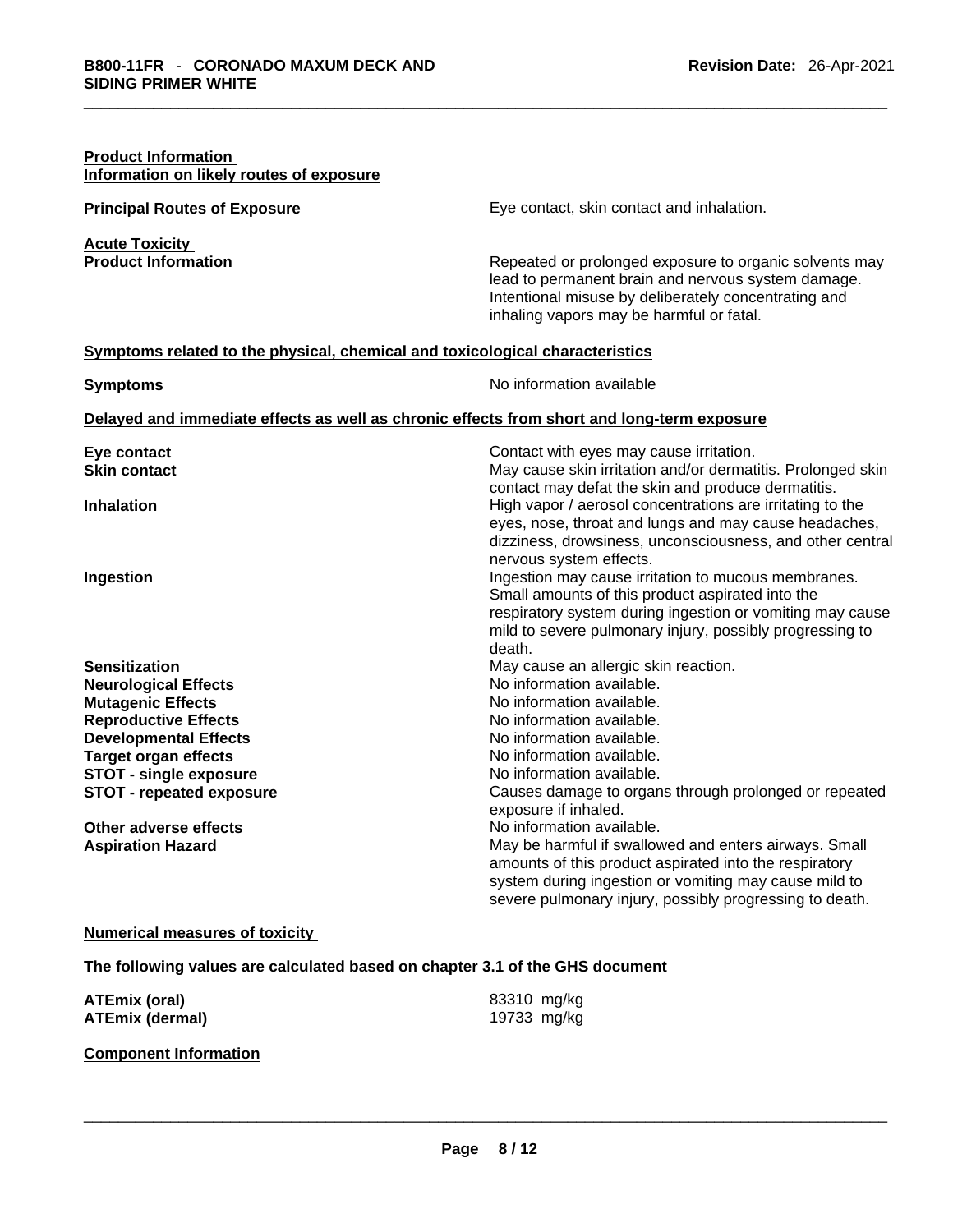| Chemical name                                                         | Oral LD50             | Dermal LD50                                    | Inhalation LC50                                                           |
|-----------------------------------------------------------------------|-----------------------|------------------------------------------------|---------------------------------------------------------------------------|
| Titanium dioxide                                                      | $> 10000$ mg/kg (Rat) |                                                |                                                                           |
| 13463-67-7                                                            |                       |                                                |                                                                           |
| Distillates, petroleum, hydrotreated<br>light<br>64742-47-8           | $>$ 5000 mg/kg (Rat)  | $>$ 2000 mg/kg (Rabbit)                        | $> 5.2$ mg/L (Rat) 4 h                                                    |
| Kaolin<br>1332-58-7                                                   | $>$ 5000 mg/kg (Rat)  | $>$ 5000 mg/kg (Rat)                           |                                                                           |
| 1H-Isoindole-1,3(2H)-dione,<br>2-[(trichloromethyl)thio]-<br>133-07-3 | $= 2636$ mg/kg (Rat)  | > 22600 mg/kg (Rabbit) > 5000<br>$mg/kg$ (Rat) | $>$ 5 g/m <sup>3</sup> (Rat) 2 h $>$ 0.48 g/m <sup>3</sup><br>$Rat$ $14h$ |
| Methyl ethyl ketoxime<br>$96 - 29 - 7$                                | $= 930$ mg/kg (Rat)   | 1000 - 1800 mg/kg (Rabbit)                     | $> 4.83$ mg/L (Rat) 4 h                                                   |

#### **Chronic Toxicity**

#### **Carcinogenicity**

*The information below indicates whether each agency has listed any ingredient as a carcinogen:.* 

| <b>Chemical name</b> | <b>IARC</b>                    | <b>NTP</b>             |
|----------------------|--------------------------------|------------------------|
|                      | 2B - Possible Human Carcinogen |                        |
| Titanium dioxide     |                                |                        |
|                      | 1 - Human Carcinogen           | Known Human Carcinogen |
| Silica, crystalline  |                                |                        |

• Crystalline Silica has been determined to be carcinogenic to humans by IARC (1) when in respirable form. Risk of cancer depends on duration and level of inhalation exposure to spray mist or dust from sanding the dried paint.

• Although IARC has classified titanium dioxide as possibly carcinogenic to humans (2B), their summary concludes: "No significant exposure to titanium dioxide is thought to occur during the use of products in which titanium dioxide is bound to other materials, such as paint."

#### **Legend**

IARC - International Agency for Research on Cancer NTP - National Toxicity Program OSHA - Occupational Safety & Health Administration

**12. ECOLOGICAL INFORMATION** 

#### **Ecotoxicity Effects**

The environmental impact of this product has not been fully investigated.

#### **Product Information**

#### **Acute Toxicity to Fish**

No information available

#### **Acute Toxicity to Aquatic Invertebrates**

No information available

#### **Acute Toxicity to Aquatic Plants**

# No information available \_\_\_\_\_\_\_\_\_\_\_\_\_\_\_\_\_\_\_\_\_\_\_\_\_\_\_\_\_\_\_\_\_\_\_\_\_\_\_\_\_\_\_\_\_\_\_\_\_\_\_\_\_\_\_\_\_\_\_\_\_\_\_\_\_\_\_\_\_\_\_\_\_\_\_\_\_\_\_\_\_\_\_\_\_\_\_\_\_\_\_\_\_ **Persistence / Degradability**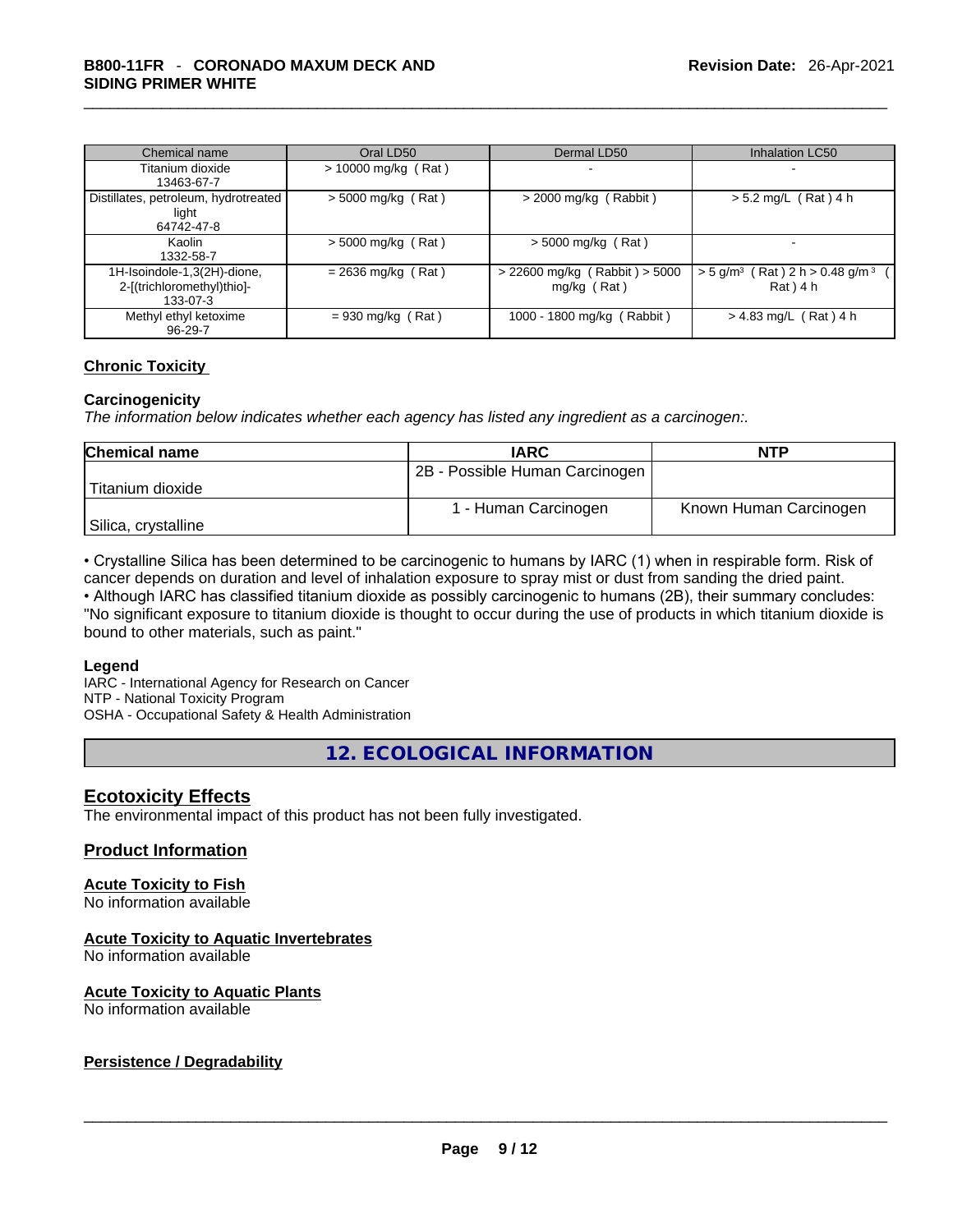No information available.

#### **Bioaccumulation**

No information available.

#### **Mobility in Environmental Media**

No information available.

#### **Ozone**

No information available

#### **Component Information**

#### **Acute Toxicity to Fish**

Titanium dioxide  $LC50:$  > 1000 mg/L (Fathead Minnow - 96 hr.) Methyl ethyl ketoxime LC50: 48 mg/L (Bluegill sunfish - 96 hr.)

#### **Acute Toxicity to Aquatic Invertebrates**

Methyl ethyl ketoxime EC50: 750 mg/L (Daphnia magna - 48 hr.)

#### **Acute Toxicity to Aquatic Plants**

No information available

|                                | 13. DISPOSAL CONSIDERATIONS                                                                                                                                                                                                           |
|--------------------------------|---------------------------------------------------------------------------------------------------------------------------------------------------------------------------------------------------------------------------------------|
| <b>Waste Disposal Method</b>   | Dispose of in accordance with federal, state, provincial, and local regulations.<br>Local requirements may vary, consult your sanitation department or<br>state-designated environmental protection agency for more disposal options. |
| <b>Empty Container Warning</b> | Emptied containers may retain product residue. Follow label warnings even after<br>container is emptied. Residual vapors may explode on ignition.                                                                                     |

## **14. TRANSPORT INFORMATION**

| TDG                         |                         |
|-----------------------------|-------------------------|
| <b>Proper Shipping Name</b> | Paint                   |
| <b>Hazard class</b>         |                         |
| UN-No.                      | UN1263                  |
| <b>Packing Group</b>        | Ш                       |
| <b>Description</b>          | UN1263, Paint, , 3, III |

In Canada, Class 3 flammable liquids may be reclassified as non-regulated for domestic ground transportation if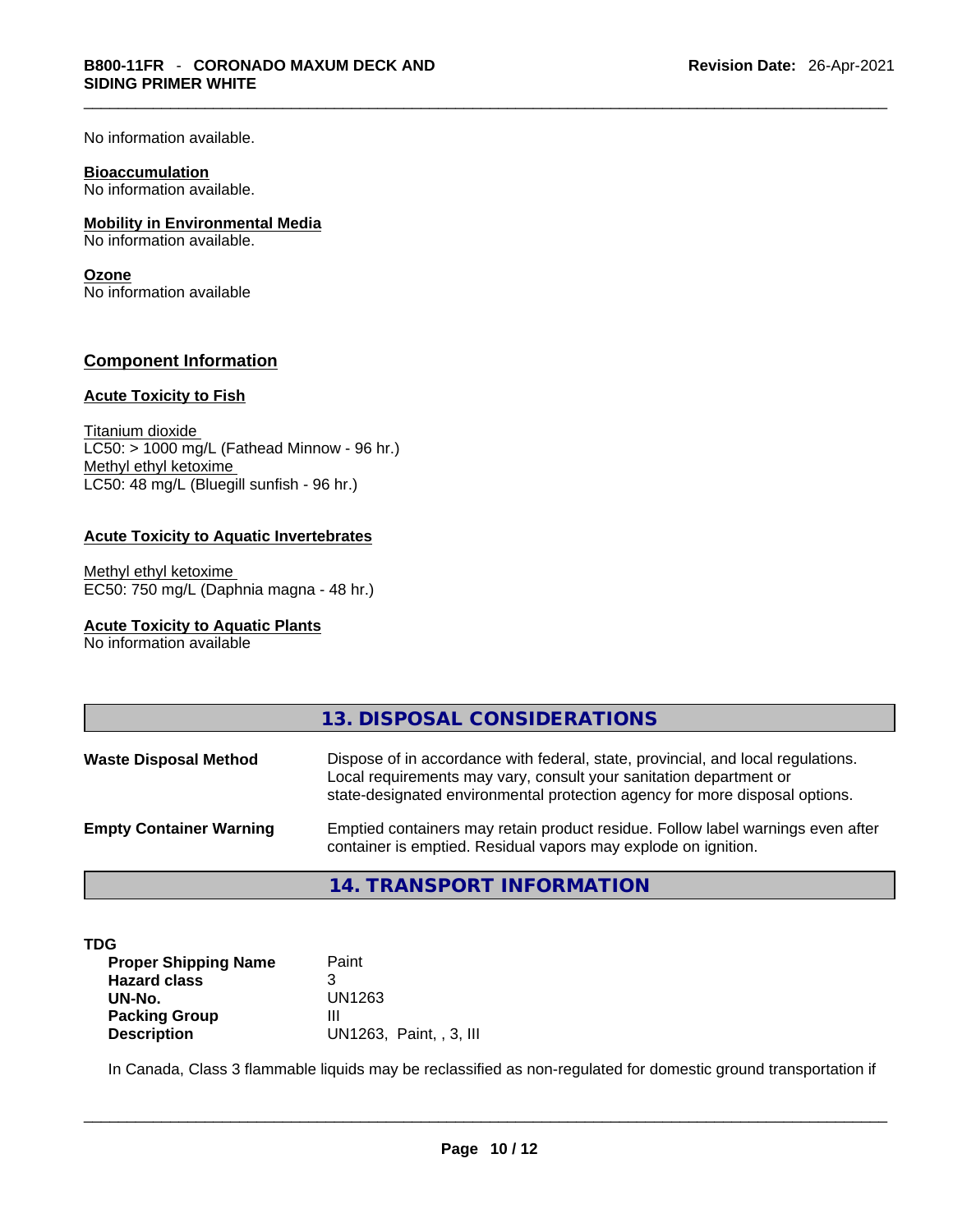they meet the requirements of TDG General Exemption SOR/2008-34.

**ICAO / IATA Contact the preparer for further information.** 

**IMDG / IMO Contact the preparer for further information.** 

## **15. REGULATORY INFORMATION**

#### **International Inventories**

| <b>TSCA: United States</b> | Yes - All components are listed or exempt. |
|----------------------------|--------------------------------------------|
| DSL: Canada                | Yes - All components are listed or exempt. |

### **National Pollutant Release Inventory (NPRI)**

#### **NPRI Parts 1- 4**

This product contains the following Parts 1-4 NPRI chemicals:

*None*

#### **NPRI Part 5**

This product contains the following NPRI Part 5 Chemicals:

| Chemical name                        | <b>CAS No.</b> | Weight-% | <b>NPRI Part 5</b> |  |
|--------------------------------------|----------------|----------|--------------------|--|
| Stoddard solvent                     | 8052-41-3      | 10 - 30% | Listed             |  |
| Distillates, petroleum, hydrotreated | 64742-47-8     | 13%      | ∟isted             |  |
| light                                |                |          |                    |  |

#### **WHMIS Regulatory Status**

This product has been classified in accordance with the hazard criteria of the Hazardous Products Regulations (HPR) and the SDS contains all the information required by the HPR.



#### **HMIS Legend**

- 0 Minimal Hazard
- 1 Slight Hazard
- 2 Moderate Hazard
- 3 Serious Hazard
- 4 Severe Hazard
- \* Chronic Hazard

X - Consult your supervisor or S.O.P. for "Special" handling instructions.

Note: The PPE rating has intentionally been left blank. Choose appropriate PPE that will protect employees from the hazards the material will *present under the actual normal conditions of use.* 

*Caution: HMISÒ ratings are based on a 0-4 rating scale, with 0 representing minimal hazards or risks, and 4 representing significant hazards or*